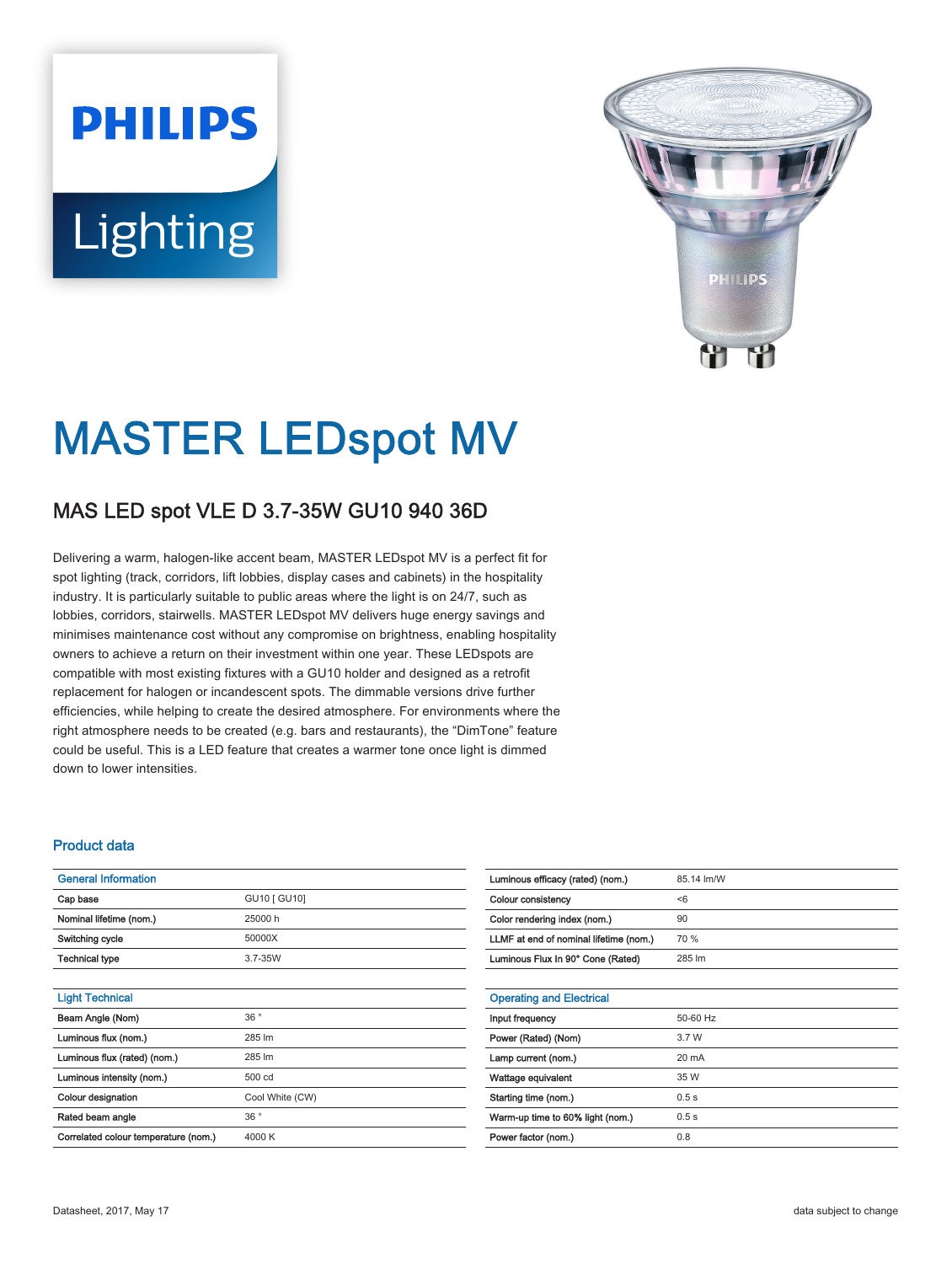# MASTER LEDspot MV

| Voltage (Nom)                   | 220-240 V |
|---------------------------------|-----------|
|                                 |           |
| <b>Temperature</b>              |           |
| T-Case maximum (nom.)           | 80 °C     |
|                                 |           |
| <b>Controls and Dimming</b>     |           |
| Dimmable                        | yes       |
|                                 |           |
| <b>Approval and Application</b> |           |
| Suitable for accent lighting    | Yes       |
| Energy efficiency label (EEL)   | $A++$     |
| Energy Consumption kWh/1000 h   | 4 kWh     |
|                                 |           |

| <b>Product Data</b>             |                                         |  |  |
|---------------------------------|-----------------------------------------|--|--|
| Full product code               | 871869670777700                         |  |  |
| Order product name              | MAS LED spot VLE D 3.7-35W GU10 940 36D |  |  |
| EAN/UPC - product               | 8718696707777                           |  |  |
| Order code                      | 70777700                                |  |  |
| Numerator - quantity per pack   |                                         |  |  |
| Numerator - packs per outer box | 10                                      |  |  |
| Material no. (12NC)             | 929001348402                            |  |  |
| Net weight (piece)              | $0.038$ kg                              |  |  |
|                                 |                                         |  |  |

## Warnings and Safety

- Operating temperature range is between -20° C and 45° C ambient
- Only to apply in dry or damp locations and most of open fixtures with lamp-holders that offer sufficient space (10 mm free air space)
- Not intended for use with emergency light fixtures or exit lights

#### Dimensional drawing



Product **D** C MAS LED spot VLE D 3.7-35W GU10 940 36D 50 mm 54 mm

GU10 230V4W-35W 290lm 36D 4000K GU10 Dim

#### Photometric data



CalcuLuX Photometrics 4.5 Philips Lighting B.V. Page: 1/1



MASTER LEDspotMV 35W GU10 940 36D 285lm